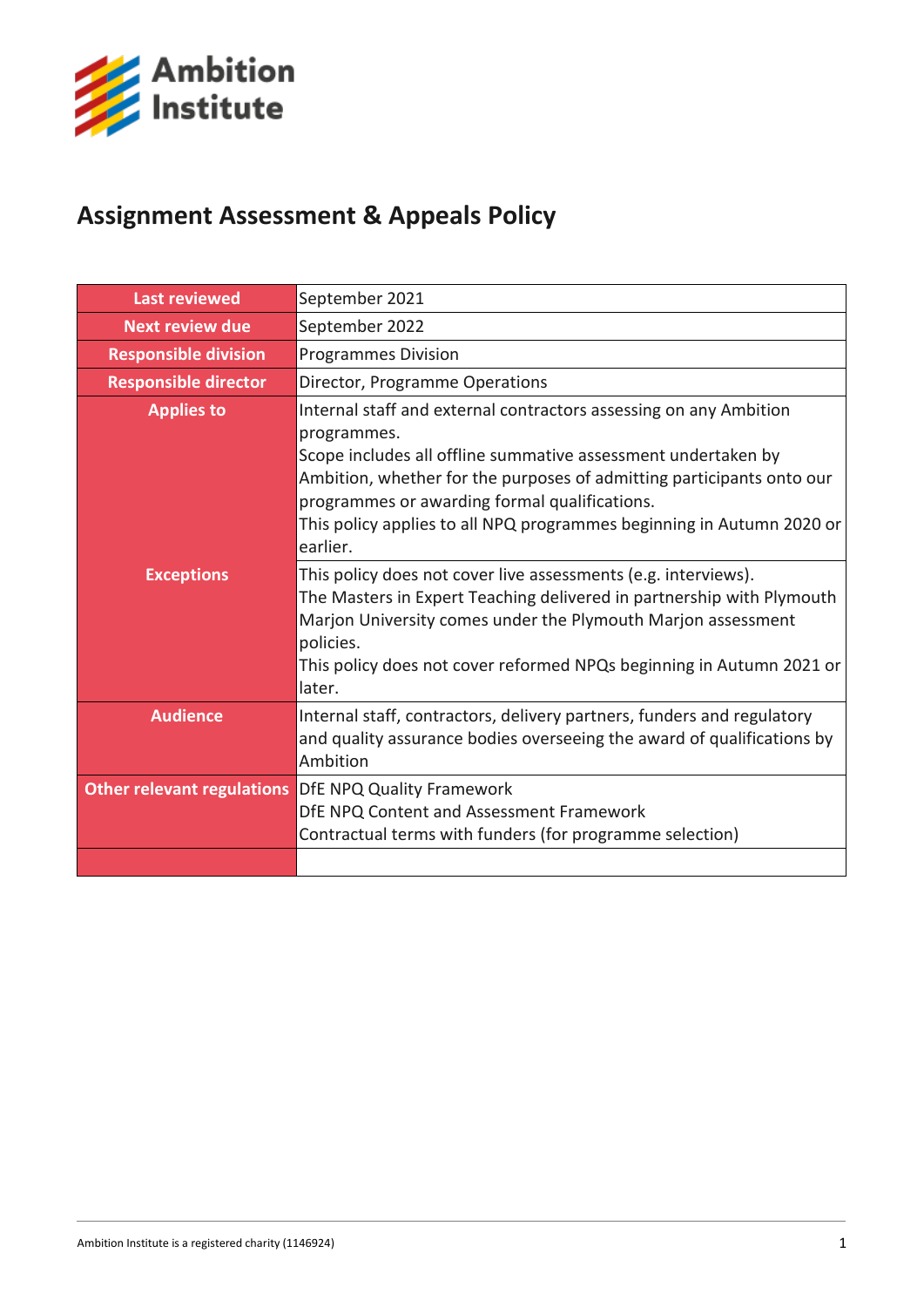| 1. |  |
|----|--|
| 2. |  |
| 3. |  |
| 4. |  |
|    |  |
|    |  |
|    |  |
|    |  |
|    |  |
| 5. |  |
|    |  |
|    |  |
| 6. |  |
| 7. |  |

# <span id="page-1-0"></span>**1. Objectives**

The purpose of this policy is to ensure that all summative assessment within Ambition is a reliable indicator that the intended standard has been met. We seek to achieve this by laying out a robust process that will lead to fair and consistent marking practices.

# <span id="page-1-1"></span>**2. Background and Legal/Regulatory Framework**

The consistency of our summative assessment practices is essential both to ensure that selection processes onto our programmes are meaningful and fair, and to guarantee the integrity of formal qualifications awarded by Ambition. In the case of selection processes for DfE funded programmes, a robust assessment process is a requirement in our contractual terms. In the case of formal qualifications awarded by Ambition, a robust assessment process is an essential element of our Malpractice and Maladministration Policy and is a regulatory requirement of external regulatory and quality assurance bodies overseeing the awarding of those qualifications.

# <span id="page-1-2"></span>**3. Core Principles**

A. This process is designed around the principle of **specialism** - that assessors should specialise in what they are assessing in order to build expertise and thus to support continued improvements to assessment accuracy and to the quality of the supporting evidence and candidate feedback. To achieve this aim, Ambition Assessment Teams will be created for each distinct qualification and level (in the case of NPQs, for each NPQ level), and will be comprised of the following members: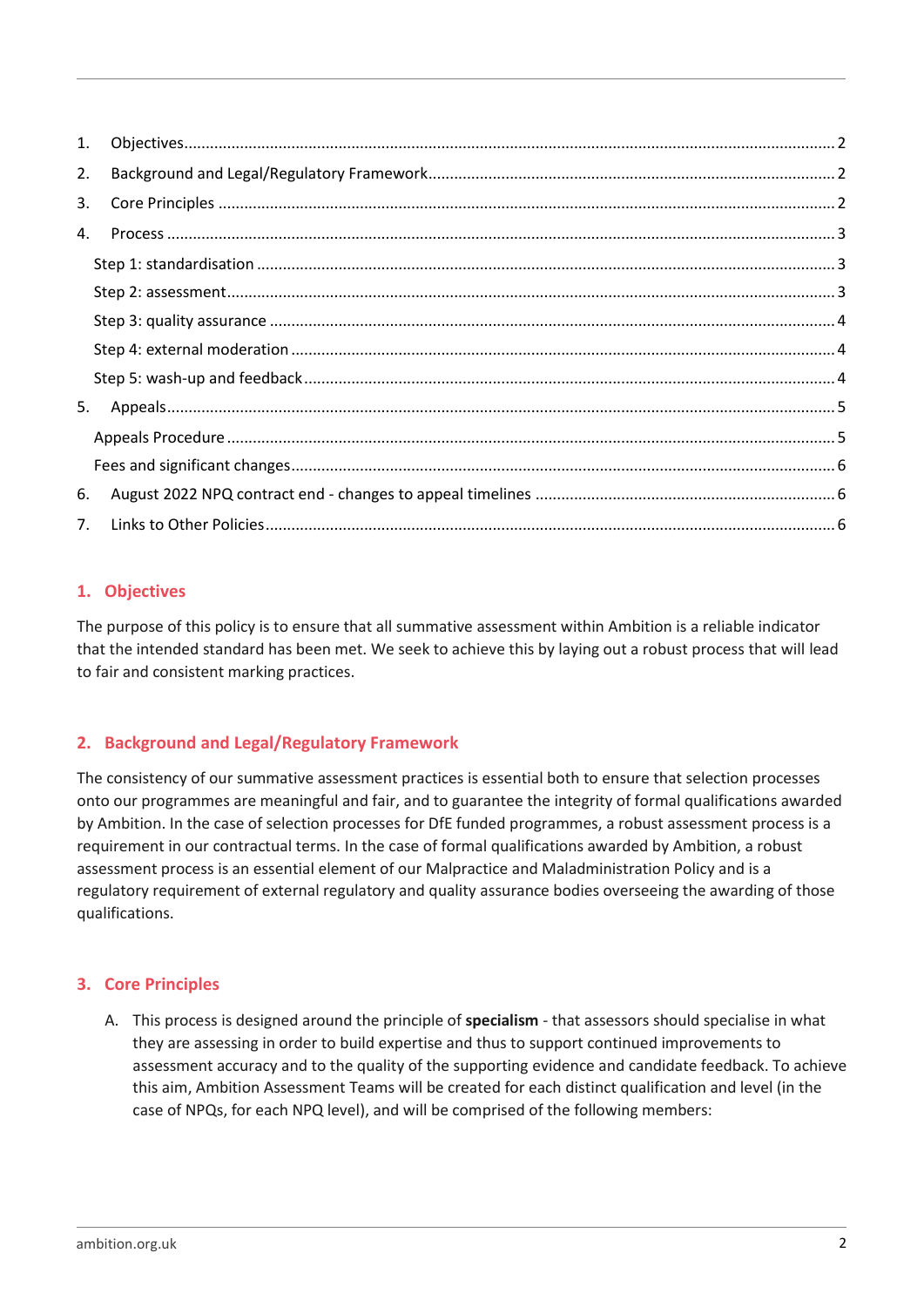| <b>Member</b>           | <b>Detail</b>                                                                                                                                                                                               |
|-------------------------|-------------------------------------------------------------------------------------------------------------------------------------------------------------------------------------------------------------|
| <b>Programme Leader</b> | The individual who is responsible for the overall leadership of those programmes<br>which offer the qualification/level in question (e.g. NPQ level)                                                        |
| <b>Design Lead</b>      | The individual who leads the curriculum/content design for those programmes<br>which offer the qualification/level in question (e.g. NPQ level)                                                             |
| <b>Lead Assessor</b>    | This is an experienced and 'strong' Assessor who will quality assure outcomes for<br>the qualification/ level in question and work with Assessors to support and<br>ensure accuracy and quality of outcomes |
| <b>Assessors</b>        | These are experienced and 'strong' educators who have the relevant experience<br>and expertise to assess at the specified level                                                                             |

B. This process is designed to support **ongoing improvement**; it is therefore designed to be **cyclical** and repeated for each assessment window, allowing learning from previous cycles to be acted on and best practice embedded into future cycles. We will make reasonable efforts to achieve continuity in assessors from cycle to cycle, and where this is not possible we will aim at a minimum to include assessors from previous cycles in the standardisation step below.

## <span id="page-2-0"></span>**4. Process**

#### <span id="page-2-1"></span>**Step 1: standardisation**

Prior to each assessment window beginning:

- > Assessment Teams meet (virtually) to:
	- > Build understanding of the requirements of their specialist qualification/level;
	- > Align on what different scores look like for each element being assessed (e.g. in the case of NPQs, what a 0-1-2 looks like for each competency);
	- > Build understanding of best practice in the provision of supporting evidence and candidate feedback.
	- > Discuss feedback given within the last window and Tribal report to act upon
	- > Share best practice amongst assessors

#### <span id="page-2-2"></span>**Step 2: assessment**

- > Each Assessor will be assigned a set number of assignments to assess.
- > Where practical we aspire to anonymise assignments.
- > We will ensure all assessors are familiar with our Plagiarism Policy and aware of how to identify and raise concerns about potential plagiarism in accordance with that policy.
- > During the assessment window Assessors will be able (and encouraged) to contact their Lead Assessor and/or Assessment team with any queries to ensure that we are able to discuss and agree outcomes in an on-going and 'live' manner and in a way which supports the on-going development of the Assessor.
- > Feedback from Assessors and the Lead Assessor/ Programme Leader on queries will be used to inform planning for Step 1 for the next cycle.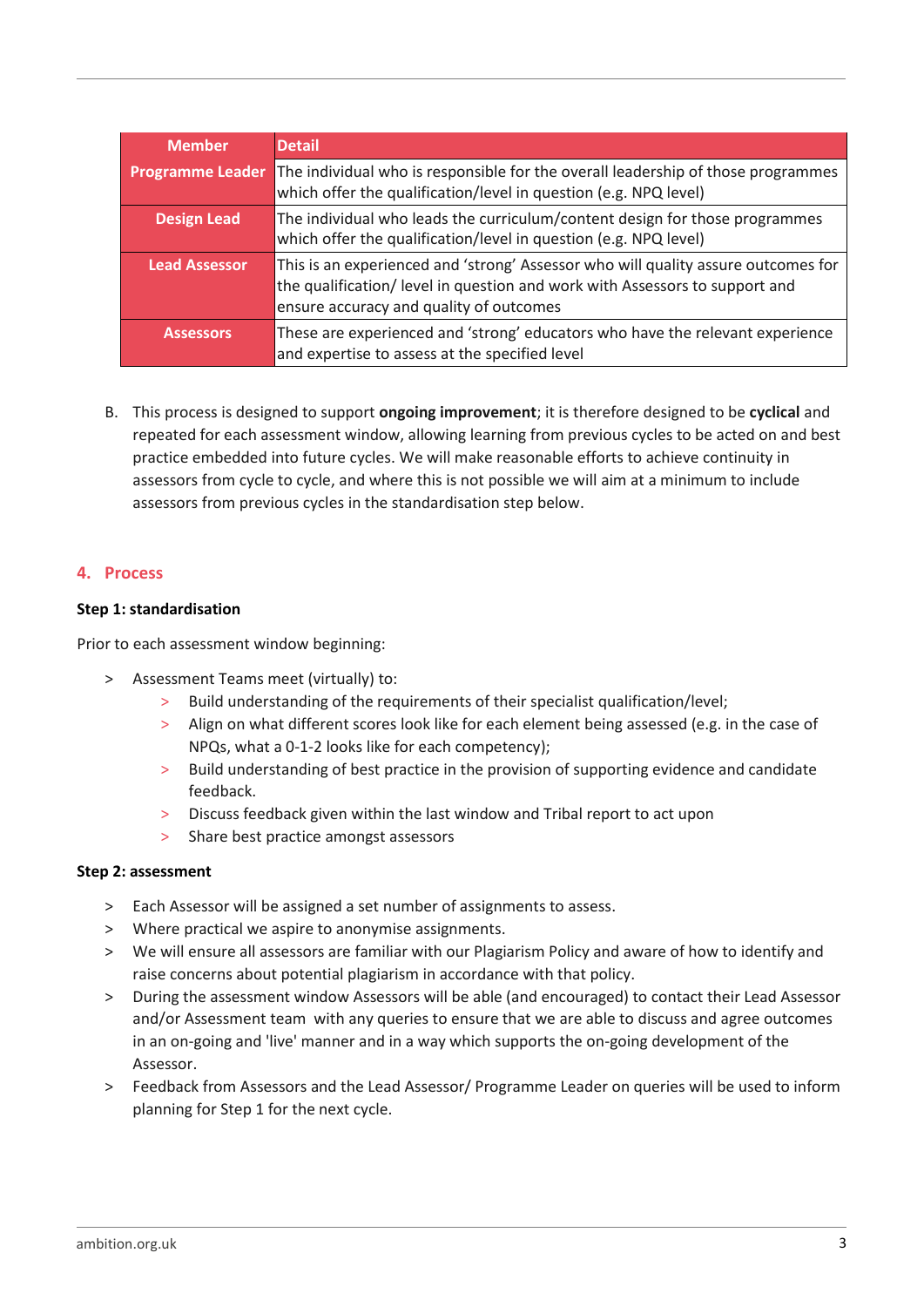## <span id="page-3-0"></span>**Step 3: quality assurance**

Following the window for assessment marking:

- > A sample of marked assignments will be identified by Ambition's Faculty Planning and Assessment team to be re-marked by the Lead Assessor to ensure accuracy of marking and as a quality assurance step (with a focus on the quality of supporting evidence and candidate feedback, and on administrative accuracy). This sample will include:
	- > At least one assignment per Assessor;
	- > All borderline Fails (in the case of NPQs, 1-2 marks above/below bar);
	- > A higher proportion of new assessors
	- > Any assessor whose overall outcomes are significantly above/below the average Pass rate for the group.
- > Once complete, the Lead Assessor will discuss any discrepancies with the original Assessor to align on final score(s) and/or outcome(s).
- > The Lead Assessor and Ambition's Faculty Planning and Assessment team will then identify any additional assignments for re-mark and/or review, including:
	- At least two more per Assessor if inaccuracies in their assessment has been identified as inaccurate by the Lead Assessor (this can be focused on specific elements for which we are assessing and not always a full re-mark);
	- > All by any Assessor if the Lead Assessor has identified gaps in administrative requirements (these may be returned to the Assessor themselves for revision).

#### <span id="page-3-1"></span>**Step 4: external moderation**

In the case of formal qualifications, the Accreditation team will submit assessment outcomes and samples of assignments to external regulatory and quality assurance bodies as required under the stipulations relating to the qualification in question.

#### <span id="page-3-2"></span>**Step 5: wash-up and feedback**

Once external moderation is complete (if applicable) and outcomes confirmed:

- > The Participant Support team will conduct final checks on the appropriateness of feedback before sending out results to the participant (or school where required).
- > The Lead Assessor and Ambition's Faculty Planning and Assessment team will meet to discuss:
	- > The accuracy/quality of each individual Assessor in order to identify appropriate feedback and development areas; this feedback and any related required actions will be shared with the Assessor by Ambition's Faculty Planning and Assessment team, who will also be responsible ultimately for barring individual assessors where necessary due to continued errors, poor marking standards or misconduct.
	- > The accuracy/quality of the group as a whole and any areas for development which need addressing; this will inform the focus of Step 1 in the next cycle.
- > The Programme Leader and the Design Lead will meet to discuss any trends/themes in outcomes and to identify any next steps/actions relating to curriculum/content design, delivery partners and/or to participant communications.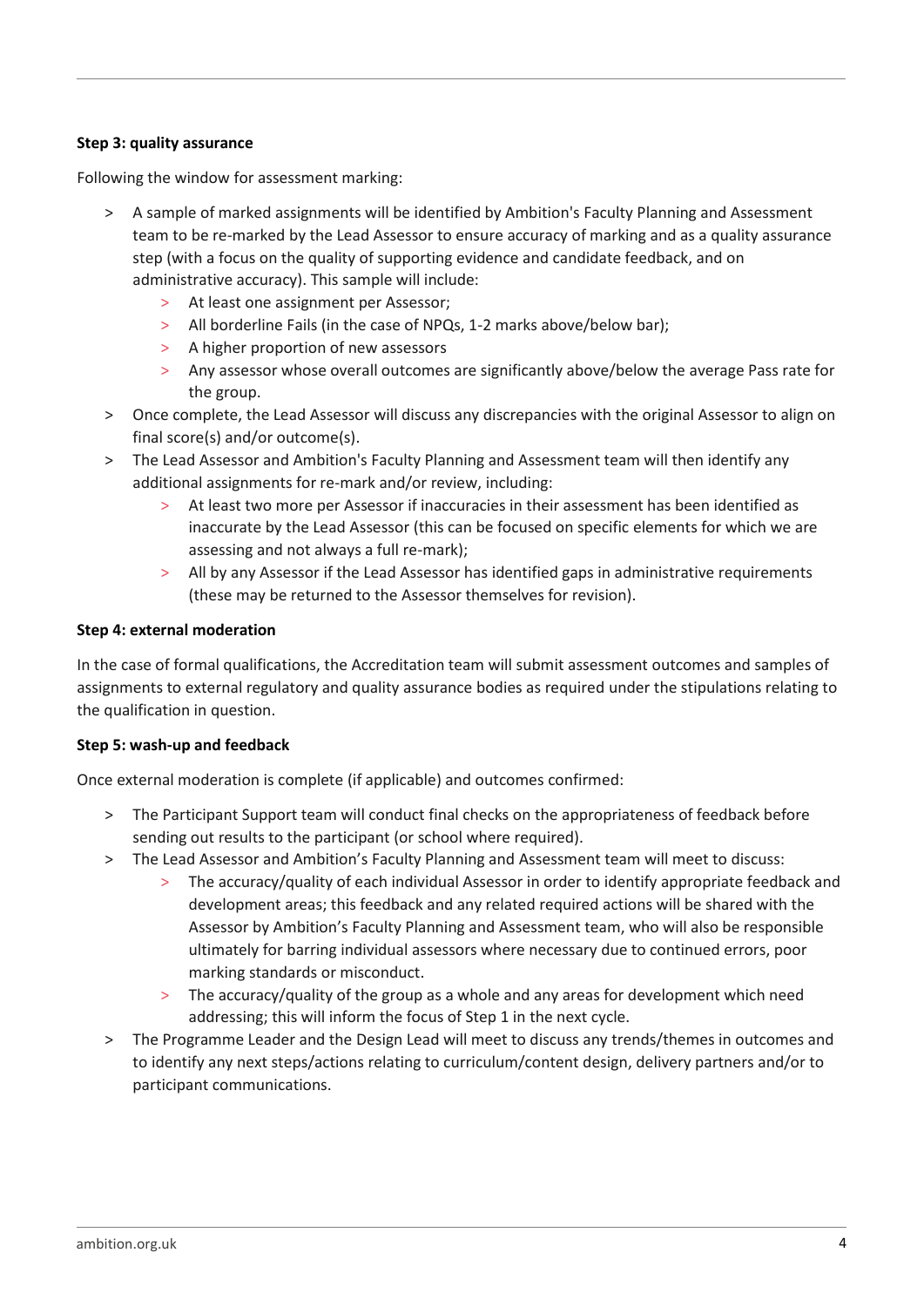# <span id="page-4-0"></span>**5. Appeals**

Please be aware that we have extensive standardisation processes and internal moderation protocols in place, as laid out in our Assignment Assessment Policy. For NPQs, in addition to this, 10% of our assignments are also subject to external moderation in each assessment window and all assessment outcomes are approved by the DfE's Quality Assurance Agent prior to release.

Unfortunately, even very knowledgeable and experienced participants sometimes fail their assignments on first submission, often because of technical requirements in assessment frameworks around how they need to evidence specific criteria. When this happens, we pass on feedback from qualified assessors to participants to support them to modify and re-submit their assignment successfully. We also have a continuous improvement process to understand frequent sources of confusion and to build these into our course design and the guidance we provide to participants.

However, it is important that there is recourse for participants to challenge their assessment outcome. If a participant or an alliance partner wants to appeal an assessment outcome, they are entitled to do so.

#### <span id="page-4-1"></span>**Appeals Procedure**

Should a participant undertaking a course that leads to a formal qualification directly with Ambition Institute wish to appeal their outcome, our procedure is:

- > If the reason for appealing the outcome is either that a) the participant believes that the assessment was adversely affected by illness or other mitigating circumstances which they were unable to inform us of previously, or b) that there has been an administrative error, then this will be considered without necessarily requiring a re-mark. Otherwise, we would usually not be able to consider an appeal without a re-mark.
- $>$  If no re-mark is required, the participant must lay out their full case for appealing their outcome in their appeal request form, and include all supporting evidence that will be needed to review their appeal.
- $>$  Provided that no re-mark is required, this will be reviewed by a panel of three Ambition Institute employees including a Director, of which at least two must be unconnected from the assessment process. The outcome will be communicated to the participant within at most four weeks.

If a re-mark is required:

- The participant, on receipt of their appeal request form being approved by Ambition Institute, must pay the full assessment fee outlined in the table below and provide a completed refund form available here in advance.
- Once the fee and refund form have both been received, their assessment will be sent to an independent third-party assessor; this assessor will not have previously seen their assessment, and will not have seen their previous marks or be told that this is an appeal or a re-mark.
- Ambition Institute will email the participant with the outcome of their re-mark within at most four weeks of us receiving their fee and refund form, unless there are extenuating circumstances (such as this coinciding with the Winter break).
- > If the re-mark results in a change of outcome, or a significant change to the participant's assessment score as shown in the table below, then their assessment fee will be refunded within 30 days of this outcome being confirmed using the details provided in their refund form.

Once an appeal has been concluded, there will be no further recourse to appeal with Ambition Institute.